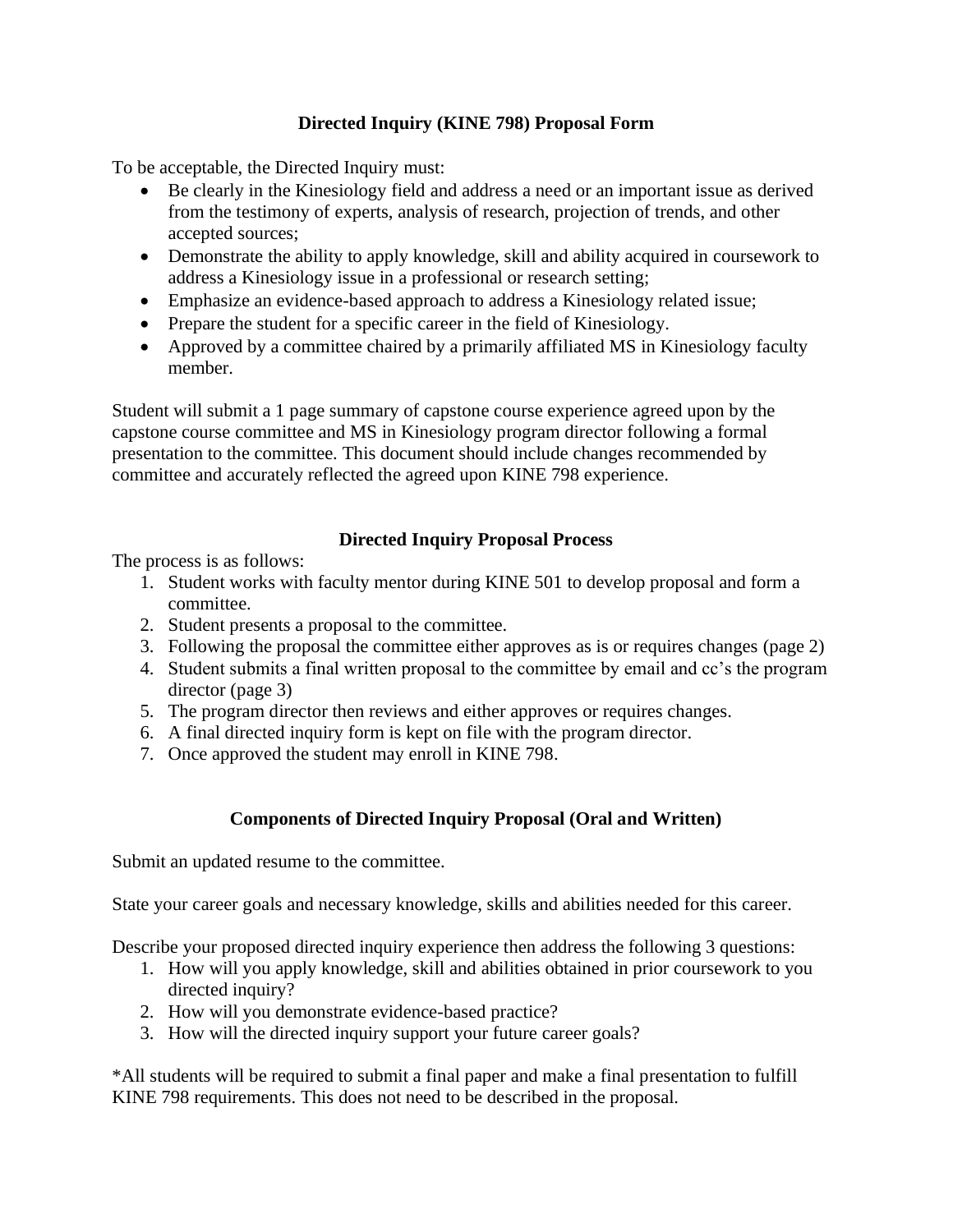### **Oral Directed Inquiry Proposal Presentation**

### **Checklist (all must be met for proposal to be satisfactory):**

- Be clearly in the Kinesiology field and address a need or important issue as derived from the testimony of experts, analysis of research, projection of trends, and other accepted sources.
- Demonstrate the ability to apply knowledge, skill and ability acquired in coursework to address a Kinesiology issue in a professional or research setting.
- Emphasize an evidence-based approach to address a Kinesiology related issue.
- Prepare the student for a specific career in the field of Kinesiology.
- Submit a professionally formatted resume.

The student has satisfactory orally presented a directed inquiry proposal

\_\_\_\_\_\_\_\_\_\_\_\_\_\_\_\_\_\_\_\_\_\_\_\_\_\_\_\_\_\_\_\_\_\_ \_\_\_\_\_\_\_\_\_\_\_\_\_\_\_\_\_\_\_\_\_\_\_\_\_ \_\_\_\_\_\_\_\_\_\_\_ Directed inquiry Committee Chair Name Signature Signature Date \_\_\_\_\_\_\_\_\_\_\_\_\_\_\_\_\_\_\_\_\_\_\_\_\_\_\_\_\_\_\_\_\_\_ \_\_\_\_\_\_\_\_\_\_\_\_\_\_\_\_\_\_\_\_\_\_\_\_\_ \_\_\_\_\_\_\_\_\_\_\_ Committee Member Name Signature Date \_\_\_\_\_\_\_\_\_\_\_\_\_\_\_\_\_\_\_\_\_\_\_\_\_\_\_\_\_\_\_\_\_\_ \_\_\_\_\_\_\_\_\_\_\_\_\_\_\_\_\_\_\_\_\_\_\_\_\_ \_\_\_\_\_\_\_\_\_\_\_ Committee Member Name (*If applicable*) Signature Date Date